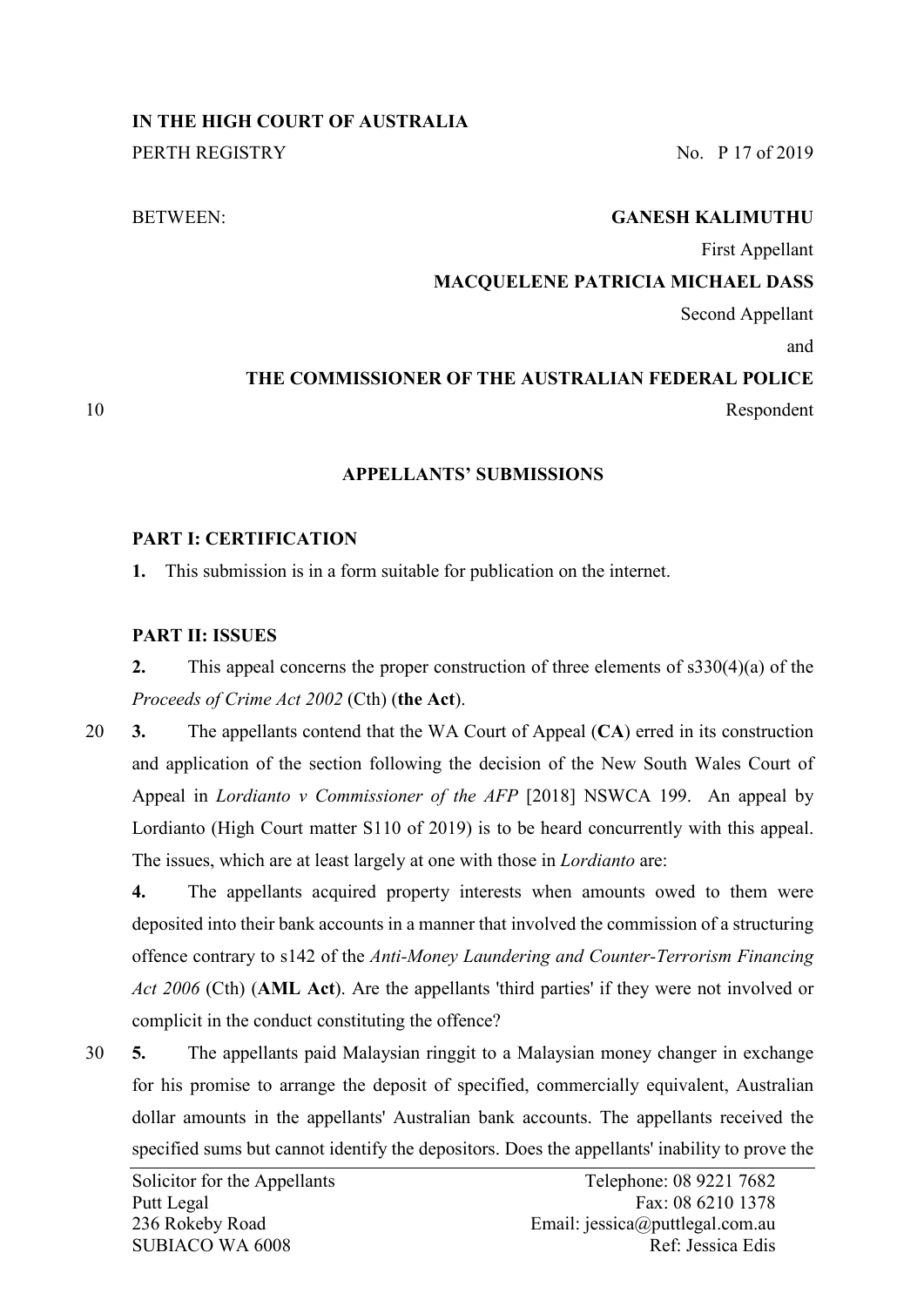precise dealings between the money changer, an intermediary and the depositors preclude a finding that the acquisition was for sufficient consideration?

**6.** A reasonable suspicion may only arise from subjective knowledge of a person. Does s330(4)(a) permit the imputation of any knowledge to a third party before drawing conclusions as to what suspicions should reasonably arise?

# **PART III: SECTION 78B OF THE** *JUDICIARY ACT* **1903**

**7.** The appellants do not consider notice is required under s78B of the *Judiciary Act 1903* (Cth).

10

# **PART IV: CITATIONS**

**8.** *Commissioner of the AFP v Kalimuthu (No 3)* [2017] WASC 108 (primary).

**9.** *Commissioner of the AFP v Kalimuthu (No 2)* [2018] WASCA 192 (on appeal).

# **PART V: FACTS**

**10.** The appellants are husband and wife. The appellants are referred to in the judgments below as 'Mr Ganesh' and 'Mrs Ganesh' respectively {Core Appeal Book (**CAB**) 8 [3]}.

**11.** Mr Ganesh operated a scrap metal business in Penang. He made a very good profit in 2014 by selling a power turbine {CAB 19 [66], 23 [85][86]} {Appellants Further Material

20 (**AFM**) 219}.

-

**12.** At about that time Mr Ganesh was interested in migrating to Australia with his family, and he decided to engage Mr Zamri to transfer or remit a total of AU \$5 million (from his profits on the turbine) to Australia  ${CAB}$  34 [136].

**13.** Mr Zamri lived in the same building as Mr Ganesh {CAB 17 [44]}. Mr Zamri worked in his parents' money change business {CAB 19 [60]}. The parents were also known to Mr Ganesh {CAB 15.35 [36]}.

<span id="page-1-1"></span>**14.** Mr Zamri was able to offer the appellants a foreign exchange rate that was about 2% better<sup>[1](#page-1-0)</sup> than could be obtained via a Bank {CAB 31.60-32.06 [124], 143 [297], 198 [502]}.

<span id="page-1-0"></span><sup>&</sup>lt;sup>1</sup> Affidavit of Mr Zamri {AFM 140 [58(c)]}. Mr Ganesh gave similar evidence, shortly after 34:40 minutes into the interview, the recording of which was attachment MS-1 to the affidavit of Federal Agent Michael Sams, (Exhibit 20) (CA green appeal book page 149). In that interview Mr Ganesh described the rate as being 6-7 sen (i.e. RM 0.06 to RM 0.07) better per Australian Dollar than a bank. Mr Ganesh also gave evidence that the rate he paid was between RM 2.88 and RM 2.90 to AUD 1 {AFM 17 [108]}.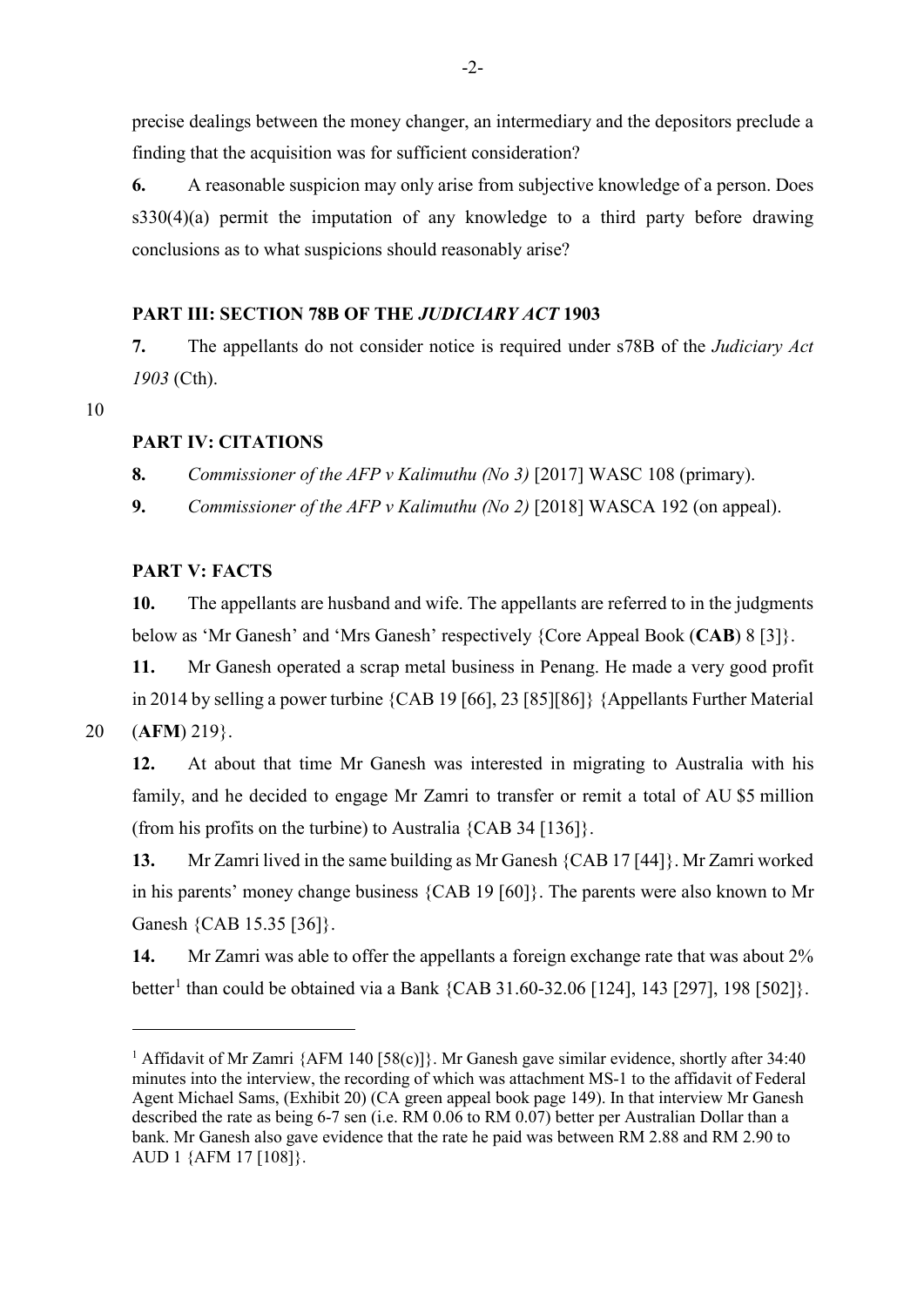**15.** To receive the money in Australia, the appellants travelled here for the purpose of opening bank accounts: two in Mr Ganesh's name (with CBA and ANZ), a third in Mrs Ganesh's name (with ANZ) {CAB 15.40-62 [38][39]}.

**16.** Mr Ganesh and Mr Zamri agreed that Mr Zamri would arrange for a good company to send the money to Australia {CAB 17 [45]}.

<span id="page-2-0"></span>**17.** Mr Ganesh relied on Mr Zamri's *advice and expertise, and did not personally enquire or independently investigate any rules or regulations regarding the transfer of funds from Malaysia to Australia* {AFM 13 [74]}.

**18.** Mr Ganesh paid Mr Zamri Malaysian ringgit on 7 or 8 occasions {CAB 16.5 [40]}.

10 **19.** Mr Zamri paid the ringgit to a Malaysian money remitter (Mr Hameed) who arranged for the agreed Australian dollar equivalent to be deposited into the appellants' bank accounts in Australia.

**20.** Mr Ganesh did not know the nature of Mr Zamri's association with Mr Hameed {CAB 17 [46]}. In cross-examination Mr Zamri said that before any transactions occurred, Mr Ganesh asked him about the person he would be using and asked whether the person was trustworthy. Mr Zamri told Mr Ganesh that the person was trustworthy. Mr Ganesh then agreed to start the transactions {AFM 157.31-158.21, 165.1-35}. Mr Ganesh's evidence was that he trusted Mr Zamri {AFM 14.01 [74], 20.20 [128], 22.15 [141]}.

**21.** Shortly after Mr Zamri paid Malaysian ringgit to Mr Hameed a large number of 20 deposits were made into the appellants' three Australian bank accounts in amounts under \$10,000, giving rise to the potential that the unknown person(s) who had made the deposits had committed an offence contrary to s142 of the AML Act.

**22.** The deposits into the bank accounts were made in the course of conduct known as 'cuckoo smurfing' as explained in *Majeed v R* [2013] VSCA 40 at [7][8]. In summary the appellants Malaysian ringgit were (unknown to them) swapped for Australian dollars that likely had a nefarious, albeit still entirely unknown, origin.

**23.** At the time of the deposits, the appellants were not aware that the deposits were being made at multiple locations (that being a relevant consideration under s142(3)(e) of the AML Act), nor that deposits were being made in different States {CAB 34 [137], 195-6 [493]- 30 [496], 137 [282]}.

**24.** The appellants' bank accounts were restrained under s19 of the Act {CAB 56.15 [8]}. The appellants applied for an order under  $s29(2)(d)$  of the Act that their property be excluded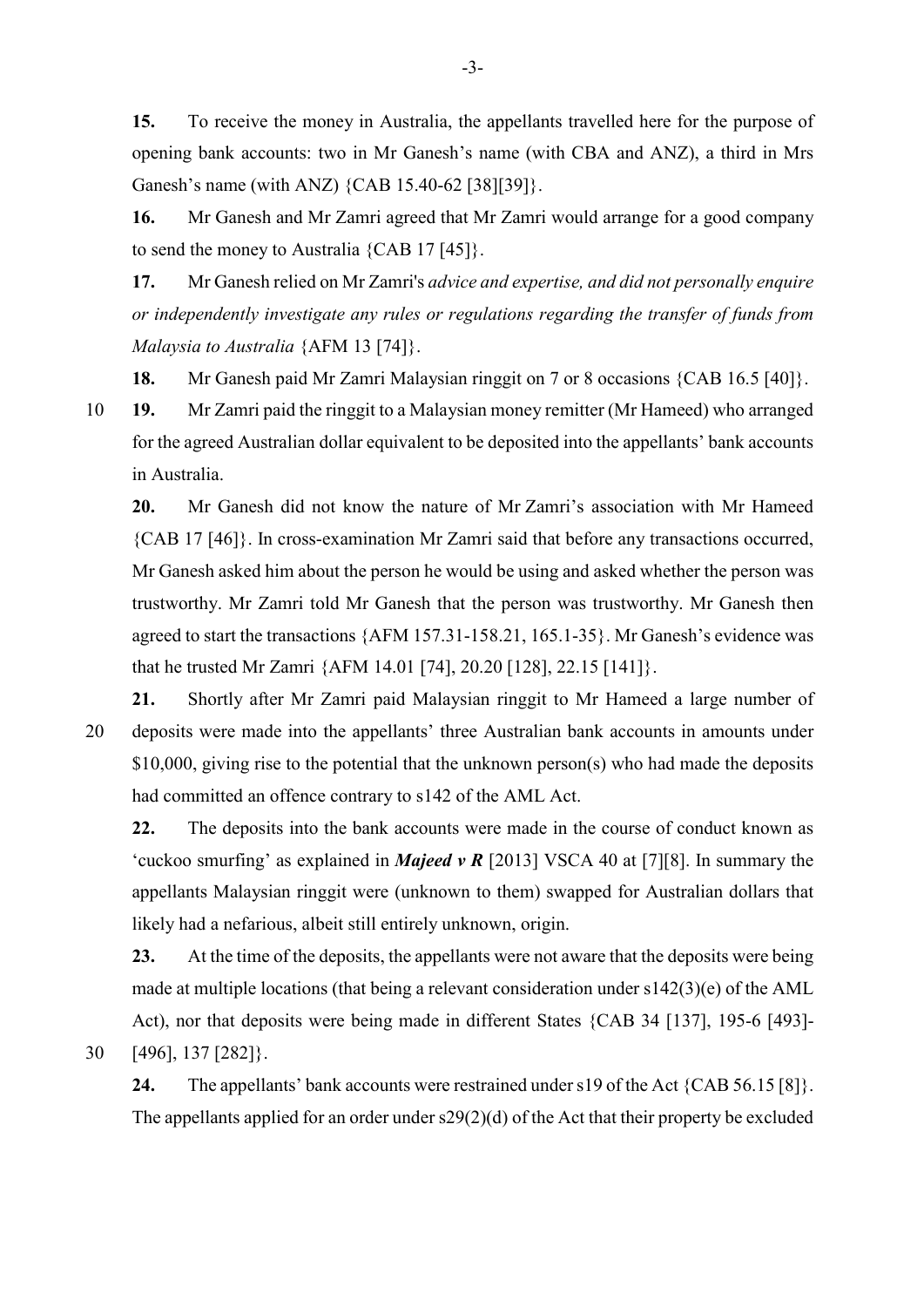from restraint. The parameters of the exclusion application were set out in grounds relied upon by each party under ss $31(4)$  and (6) {CAB 11-12 [11] – [13]}.

#### **PART VI: SUBMISSIONS**

**25.** The principal objects of the Act are found in s5.

**26.** The substantive provision of relevance is s29, pursuant to which the appellants successfully applied in the primary Court to have their property excluded from restraint.

**27.** Sections 329 and 330 are definitional and lie at the heart of the scheme of the Act. Section 329 has not been amended since enactment. Apart from inconsequential 10 amendments in  $2008^2$  $2008^2$  and  $2015^3$  $2015^3$ , s330 is in the form it was originally enacted.<sup>[4](#page-3-2)</sup>

**28.** To combat serious crime, ss 329 and 330 (and the Act as a whole) cast a wide net. Section  $330(4)(a)$  is the only provision that protects, in general terms, a bona fide purchaser for value {CAB 172.25 [418]}. The worked example at page 119 of the explanatory memorandum is instructive {CAB 69.32-55 [43], 181 [447]}.

# **Ground 1 – third party**

**29.** But for *Lordianto*, Murphy & Beech JJA would have held that the appellants were third parties  $\{CAB 186 [461]\}.$ 

# 20 The relevant property

-

**30.** Immediately before considering the meaning of third party, Murphy & Beech JJA sought to identify the relevant property {CAB 153 [344]ff}. At {CAB 154-155 [347][348]} their Honours applied *Lordianto* to hold that each time there was a deposit made the relevant appellant acquired a 'right' or 'power' and therefore an 'interest' in 'property'.

### The preferred construction of Murphy & Beech JJA

**31.** Their Honours 'preferred' the view that the section is referring to a third party to the offence, rather than a third party to the property (or transaction by which property becomes tainted) {CAB 157 [360], 168.12 [407]}.

<span id="page-3-0"></span><sup>2</sup> By the *Family Law Amendment (De Facto Financial Matters and Other Measures) Act 2008*.

<sup>3</sup> By the *Crimes Legislation Amendment (Powers, Offences and Other Measures) Act 2015.*

<span id="page-3-2"></span><span id="page-3-1"></span><sup>4</sup> Amendments in 2018 **do not** apply to this appeal. Further they are unlikely to alter the outcome of the questions raised by the appeal.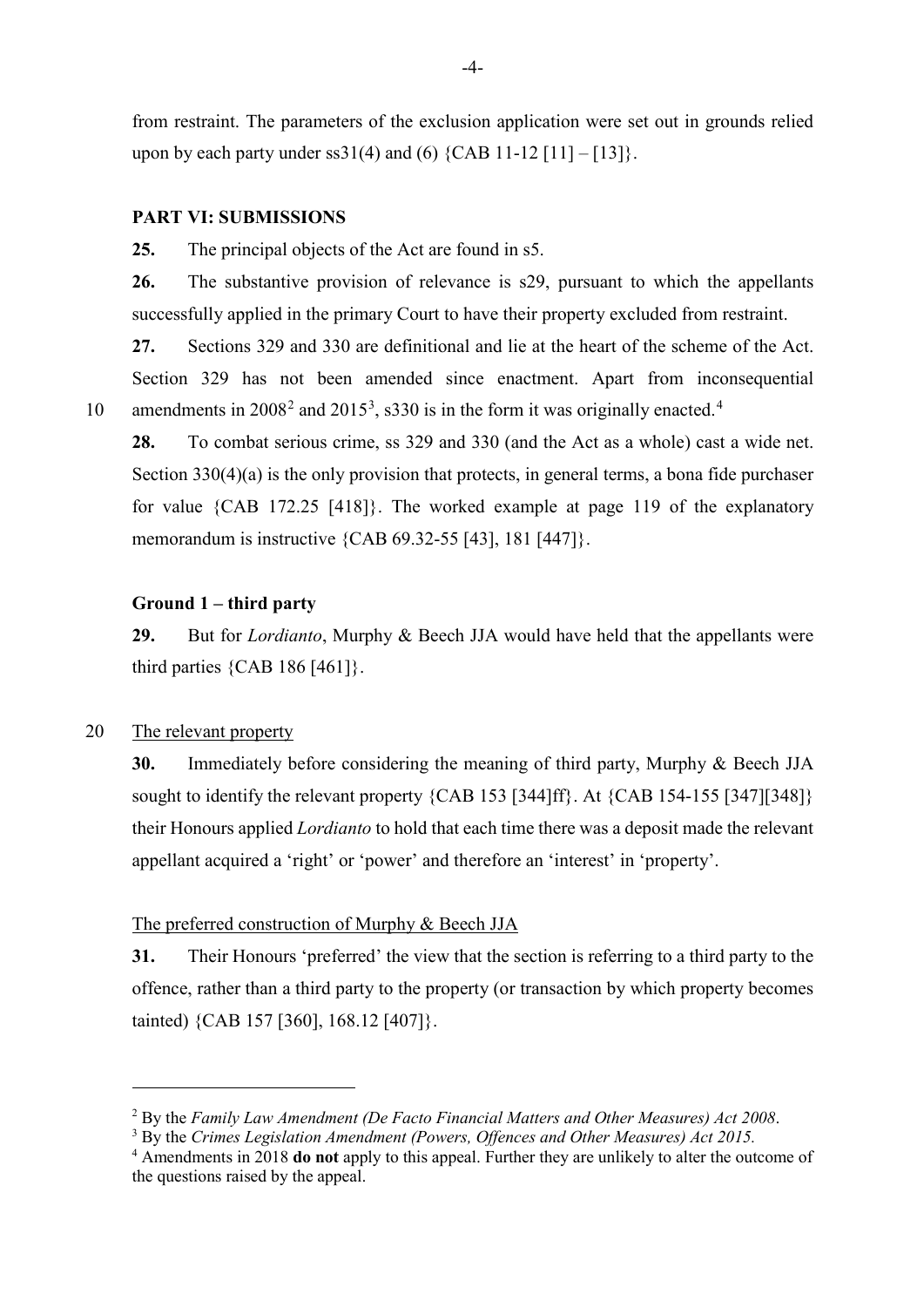**32.** Their Honours were correct to prefer that view. A third party is a person who is not in any way complicit in the **commission** of the offence. On that construction any accessory, in the criminal law sense, together with the principal offender, are immediately exposed to forfeiture, even if they satisfy the balance of the sub-section.

# Textual support for Murphy & Beech JJA's preferred construction

**33.** The approach of Murphy & Beech JJA to the meaning of third party correctly adopted and expanded the textual analysis of McColl JA in *Lordianto* {CAB 166-167 [405] – [407]}. That included, but was by no means limited to, the fact that ss329 and 330 are interpretive,

10 not substantive, such that *the apparent temporal element in the structure of s330 loses much, if not most, of its significance* {CAB 167.15 [405]}.

**34.** Properly understood s330(4)(a) does not prescribe **when** property ceases to be tainted, but **whether** it so ceases.

# Purposive support for Murphy & Beech JJA's preferred construction

**35.** Their Honours noted that on their preferred construction the words third party do very little work {CAB 166 [402]}. Whilst this may seem surprising, it is explained by the presence of the final element in s330(4)(a) concerning knowledge and suspicion. It is the third element that will most often disentitle in order to give effect to the overall policy of the 20 sub-section.

-

**36.** Their Honours correctly observed that there is *nothing in the purposes of the … Act which would deny* relief to a person who acquired property for sufficient consideration, without knowledge and in circumstances that would not reasonably arouse suspicion *but who acquired the property in the course of the transaction constituting the offence (or by which the property was tainted), while providing relief to a person acquiring their interest in such circumstances through a subsequent transaction* {CAB 178 [434]}.

# Extrinsic support for Murphy & Beech JJA's preferred construction

**37.** Their Honours found<sup>[5](#page-4-0)</sup> further support for their preferred construction in the 30 *legislative history and other extrinsic material concerning the POC Act, and the consequences of the Commissioner's construction* {CAB 168.17 [407], 168-177 [409]-

<span id="page-4-0"></span><sup>5</sup> Consistently with s15AB of the *Acts Interpretation Act 1901*.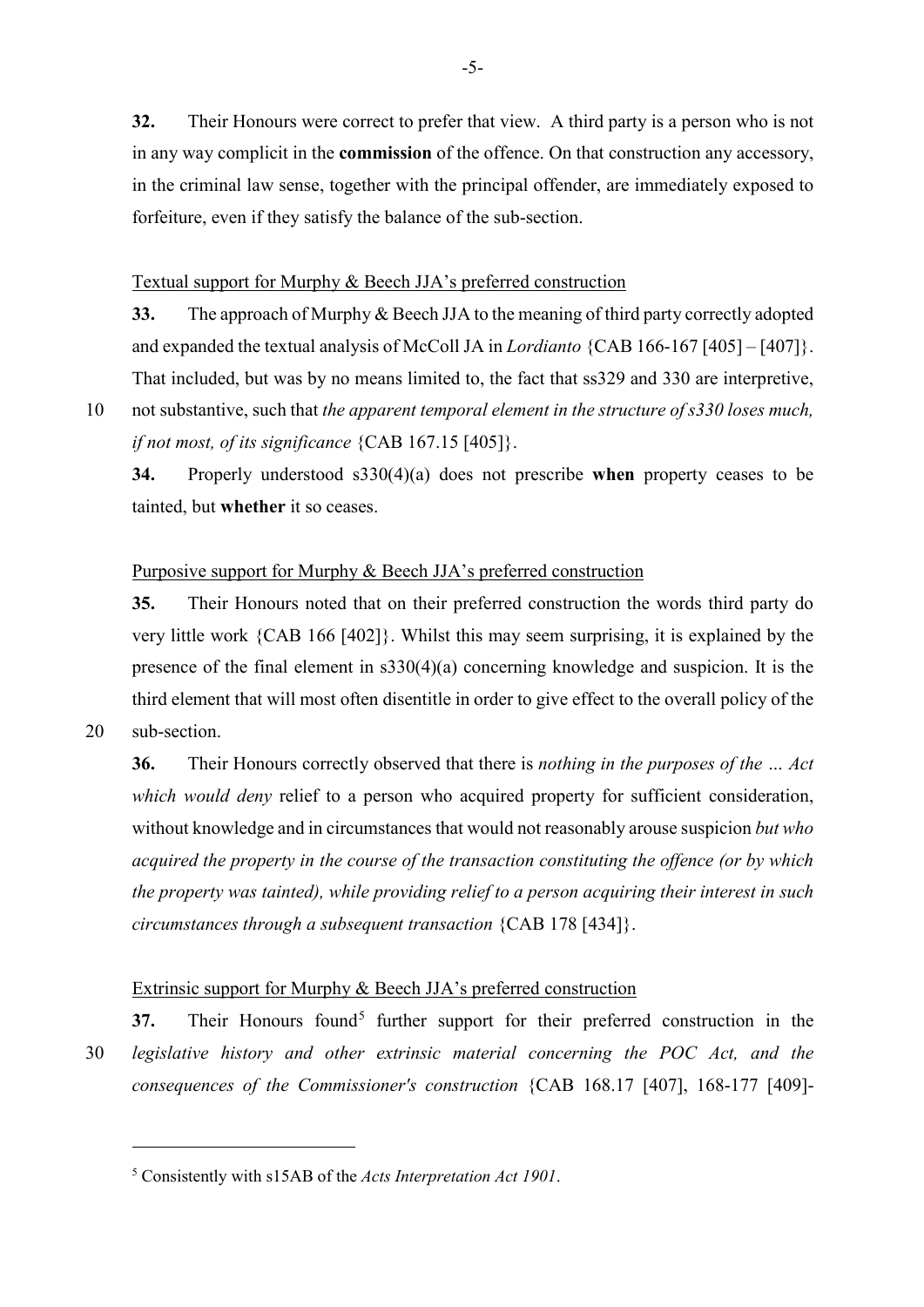[433]}. The Act constituted a wholesale replacement of the *Proceeds of Crime Act 1987* (Cth). The Act was the product of an ALRC report *Confiscation that Counts* into the 1987 Act. The report is the genesis of the words *third party*. The report did **not** define the term; but used it *to refer to a person not involved in the commission of the relevant offence(s)* {CAB 168.41 [409]}.

**38.** Additional historical support for their Honours' preferred construction can be found in further extrinsic material to which their Honours did not refer, namely the explanatory memorandum to the *Proceeds of Crime (Consequential Amendments and Transitional Provisions) Bill 2002*. That Bill was introduced together with the Bill that became the Act.

10 The memorandum to the consequential amendments Bill said {page 11} that under the Act … *property ceases to be proceeds if acquired by a person for value and without knowledge that it was proceeds of the offence (eg an innocent third party)*.

**39.** As in *R v Lavender* (2005) 222 CLR 67 at [50] the history of s330(4)(a) is such that there is no basis from which it can be concluded that it was Parliament's intention to introduce a significant disentitling element via the inclusion of the words third party.

#### Absurd results from construction other than that preferred by Murphy & Beech JJA

**40.** The forfeiture consequences that flow from the combined effect of the Commissioner's construction and the money laundering offence in s400.9 of the *Criminal*  20 *Code* (Cth) are significant. They extend beyond cuckoo smurfing. As Murphy and Beech JJA explained  ${CAB 181 ff [444] - [451]}$ , the Commissioner's construction which was essentially accepted by the majority in *Lordianto* produces inconsistencies and consequences that are so objectively unlikely to have been intended as to weigh substantially against its acceptance. That reasoning is strengthened by considering the deeming provisions in s400.9(2)(b) or (c) of the Code.<sup>[6](#page-5-0)</sup>

**41.** The appellants respectfully adopt the submissions on absurdity advanced by *Lordianto* at [19] – [24] of their submissions filed in this Court on 8 May 2019.

**42.** Further, if taken to its logical conclusion, the Commissioner's temporal construction of third party can never be applied to bank accounts. The latest right or power will always

-

<span id="page-5-0"></span> $6$  The Commissioner can particularise a case (under s31(6)) in reliance only on a civil allegation of a contravention of s400.9(1), which is a *serious offence*. The deeming provisions in s400.9(2) enable a s400.9(1) allegation to be proven without reference to any antecedent or predicate offence: *Lin v R* (2015) 297 FLR 457 and *DPP (Cth) v Ngo* [2012] NSWSC 1521 at [40].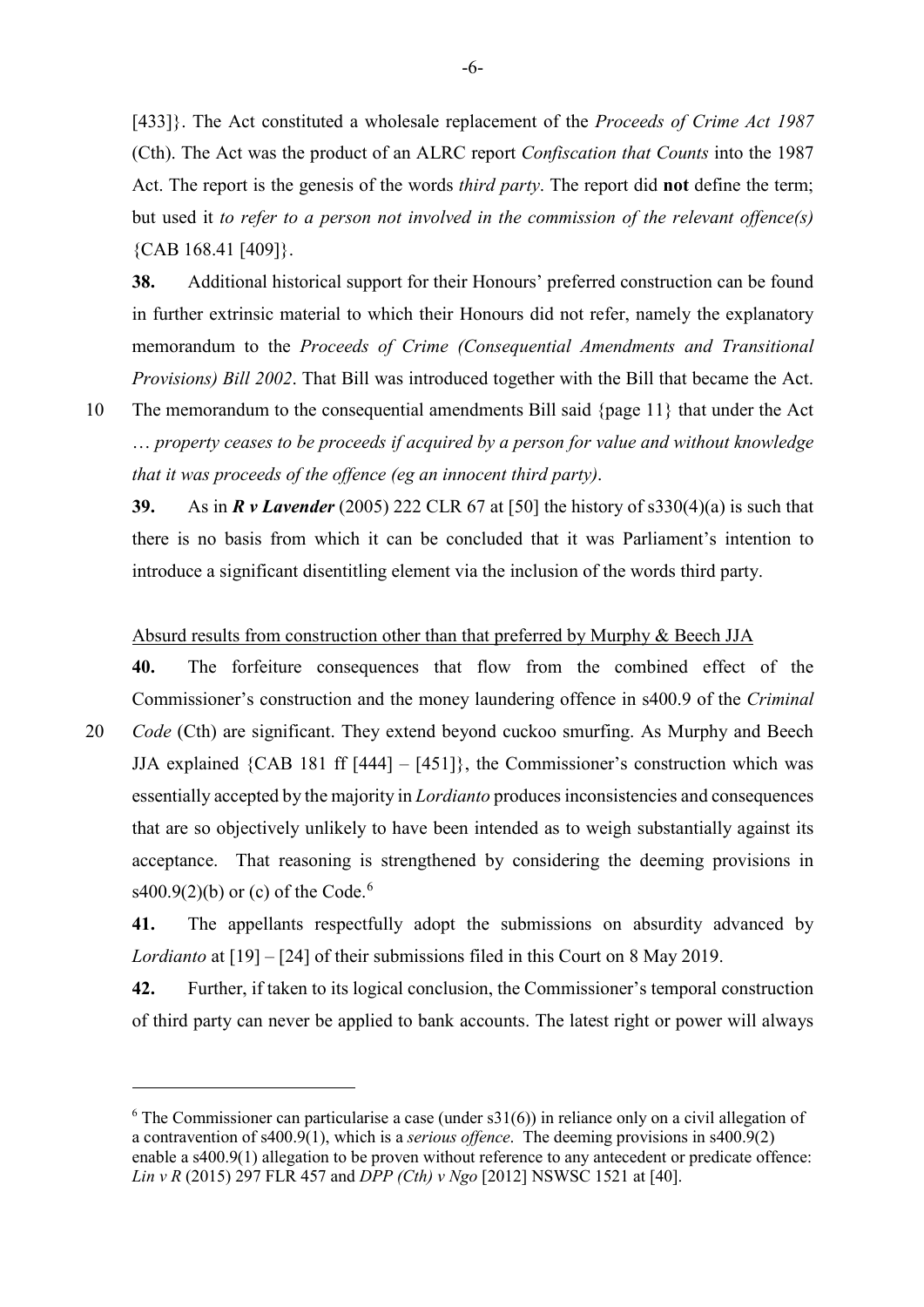be at least partly derived (see s329) from the latest money laundering offence and thus proceeds of that offence. See in particular {Lordianto CAB 85.10 [81]}.

# **Ground 2 – sufficient consideration**

**43.** The primary Judge found that the appellants acquired the relevant property for 'sufficient consideration' for the purposes of s330(4)(a) and s338 of the Act, namely, the Malaysian ringgit that they gave to Mr Zamri.

**44.** The Commissioner did not challenge that the Malaysian ringgit were exchanged for Australian dollars at a commercial rate {CAB 31 [124]}. Therefore, the sufficiency of the 10 consideration (if there was consideration) is not in issue.

**45.** As Buss P observed {CAB 121.15 [226]}, the phrase 'for sufficient consideration' in s330(4)(a), read with s338, requires, in effect, that 'sufficient consideration' be *exchanged for* the relevant property. This is consistent with the approach adopted by Murphy & Beech JJA {CAB 187.55-188.05 [471] and 188.33 [473]}.

**46.** On the basis of the facts referred to by Buss P {CAB 121-122 [231]}, and the unchallenged finding made by the primary Judge that *the period of time over which the transactions took place was relatively short, and corresponded with [Mr Ganesh's] receipt of funds from the sale of the turbine…[and] they also corresponded, with some delay, to when he gave funds to Mr Zamri* {CAB 34 [136]}, the Malaysian ringgit banknotes that were 20 provided to Mr Zamri were *exchanged for* the deposits that were later made into the

appellants' bank accounts.

**47.** Buss P would have found that the appellants gave consideration for each acquisition {CAB 121-124 [230]-[233]}. His Honour opined {CAB 124.43 [240]}: *the preferable and correct inference in the present case is that, by some means, Mr Zamri or Mr Hameed procured the cuckoo smurfers to make the structured deposits … there was accordingly a nexus (that is, a connection or series of connections) between the Malaysian Ringgit banknotes handed by Mr Ganesh to Mr Zamri and the Australian Dollar banknotes deposited by the cuckoo smurfers ….* However, applying *Lordianto*, Buss P found that the appellants had not given 'sufficient consideration' {CAB 124 [239][240]}.

30 **48.** Murphy and Beech JJA found that the appellants had not proved that they had acquired their rights in relation to the increased balance of their accounts after the making of the structured deposits for 'sufficient consideration' because they did not have any connection, including no contractual or agency relationship, with the unknown depositors.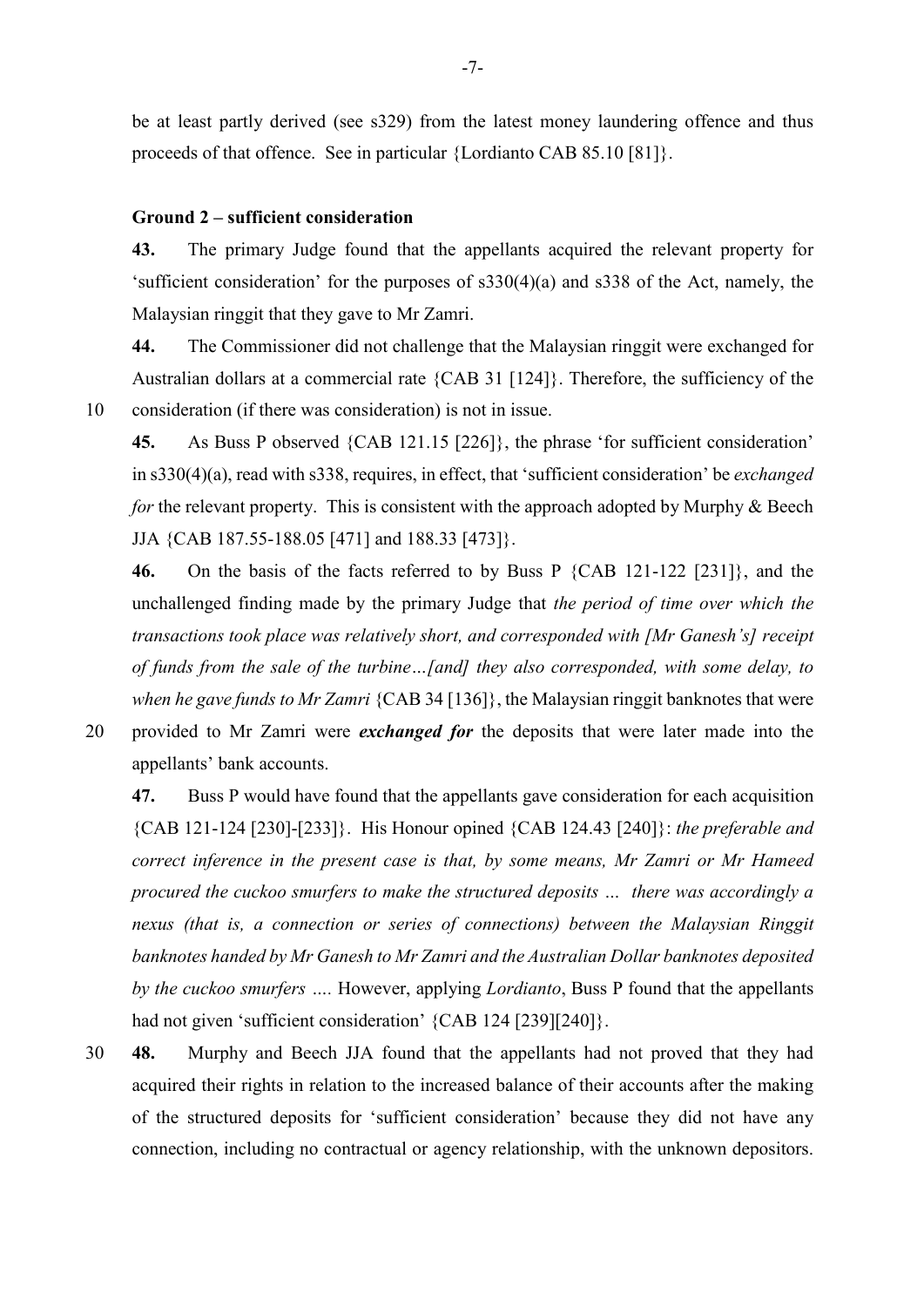They concluded that the appellants did not prove that they acquired the increased bank balances in exchange for the Malaysian ringgit paid to Mr Zamri {CAB 187-188 [471]- [473]}.

**49.** The nub of the reasoning adopted by Murphy and Beech JJA {CAB 188.12 [471]} was that the appellants' *lack of connection to the depositors, from whom the property was acquired, is a fatal obstacle to a conclusion that they acquired the property for sufficient consideration*. Neither the statutory text nor context mandates a direct connection between the depositors and the appellants.

**50.** The only inference from the proven facts was that the deposits totaling circa 10 AUD 2.9 million were made to the appellants' bank accounts by people who had a connection (or a series of connections) to Mr Hameed, and thereby to Mr Zamri and ultimately the appellants, and were therefore made in exchange for the appellants' payment of the Malaysian ringgit. The alternative is that the deposits were wholly unrelated to the provision of Malaysian ringgit by Mr Ganesh to Mr Zamri.

#### **Ground 3 – reasonable suspicion**

**51.** The CA unanimously concluded that the primary judge erred in finding Mr Ganesh had established he acquired the relevant property 'in circumstances that would not arouse a reasonable suspicion, that the property was proceeds of an offence or an instrument of an 20 offence', per s330(4)(a) {CAB 143 [298], 197ff [501][502]}. The CA unanimously concluded Mrs Ganesh had established acquisition of the relevant property in circumstances

that would not arouse the relevant reasonable suspicion {CAB 144 [302][303],

198ff [503][504]}. Accordingly, ground 3 affects only Mr Ganesh.

#### The established law on reasonable suspicion

**52.** A suspicion must be grounded in *some factual basis: George v Rockett* (1990) 170 CLR 104 at 115. A suspicion involves a *positive feeling* and *more than a mere idle wondering*: *Queensland Bacon v Rees* (1966) 115 CLR 266 at 303.

**53.** It does not appear controversial that the relevant test is set out by, and the appellants 30 incorporate, the full remarks in *Director of Public Prosecutions (Vic) v Le* (2007) 15 VR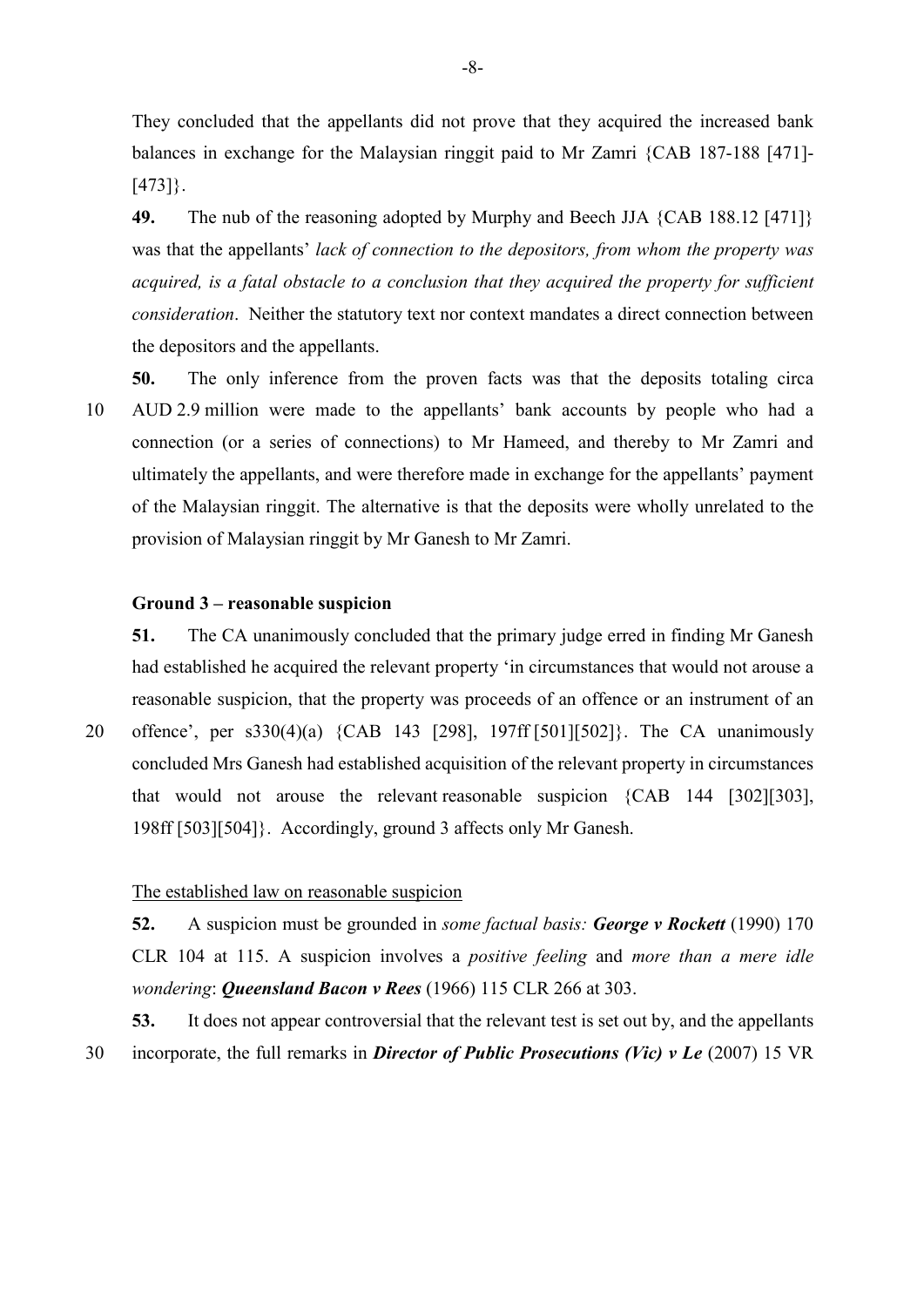352 at  $[21] - [27]$  $[21] - [27]$  $[21] - [27]$ .<sup>7</sup> The decision was overturned in this Court; however the test for reasonable suspicion was affirmed.[8](#page-8-1) The Court of Appeal of Victoria held at [24] that [t]*he "reasonable suspicion" provision … is concerned with whether the circumstances in which the applicant acquired her interest in the property were such as to arouse in her a reasonable suspicion that the property had been used in connection with the trafficking* (emphasis supplied). At [27] the question was framed *would a reasonable person in [her] position have had a suspicion?* (emphasis added). It was relevant in *Le* that the respondent was a Vietnamese woman, who spoke no English and was ill at the relevant time: at [22].

#### 10 The relevant facts

<span id="page-8-2"></span>**54.** In addition to the matters in Part V above, the following are relevant to Mr Ganesh's *position*:

- a. Mr Ganesh had lived all his life in Penang, Malaysia; he had not previously had an Australian bank account; he believed he could remit in this fashion; he gave plausible reasons for using this method {CAB 34 [132][133]}. Mr Ganesh also gave unchallenged evidence he did not *own any assets outside of Malaysia* and had *never been involved in any international financial transactions* {AFM 12 [64]}.
- b. Malaysia does not impose cash transaction reporting obligations on money 20 services businesses and in 2014 structuring was not an offence in Malaysia  ${AFM 202 [2.50], 209 [6.5]}.$ 
	- c. For the commercial reasons Mr Ganesh explained, most of his business dealings were in cash {CAB 14 [32], 19 [65]} {AFM 8 [24] – [27]}.

<span id="page-8-3"></span>**55.** In addition to the matters in Part V above, the following are relevant *circumstances* of the transactions:

- a. The foreign exchange rate obtained, see [\[14\]](#page-1-1) above, was commercial. It was not too good to be true.
- b. Mr Ganesh received all that he was entitled to under his agreement with Mr Zamri and no more.

-

<span id="page-8-0"></span><sup>7</sup> Endorsed in *DPP (Vic) v Le* (2007) 232 CLR 652 at [1][127][128]. Discussed in {Lordianto CAB 105 [154]}. See also {CAB 125 [242], 197 [498] (footnote 208)}.

<span id="page-8-1"></span><sup>8</sup> *Director of Public Prosecutions (Vic) v Le* (2007) 232 CLR 562 [1] (Gleeson CJ), [127] - [128] (Kirby & Crennan JJ).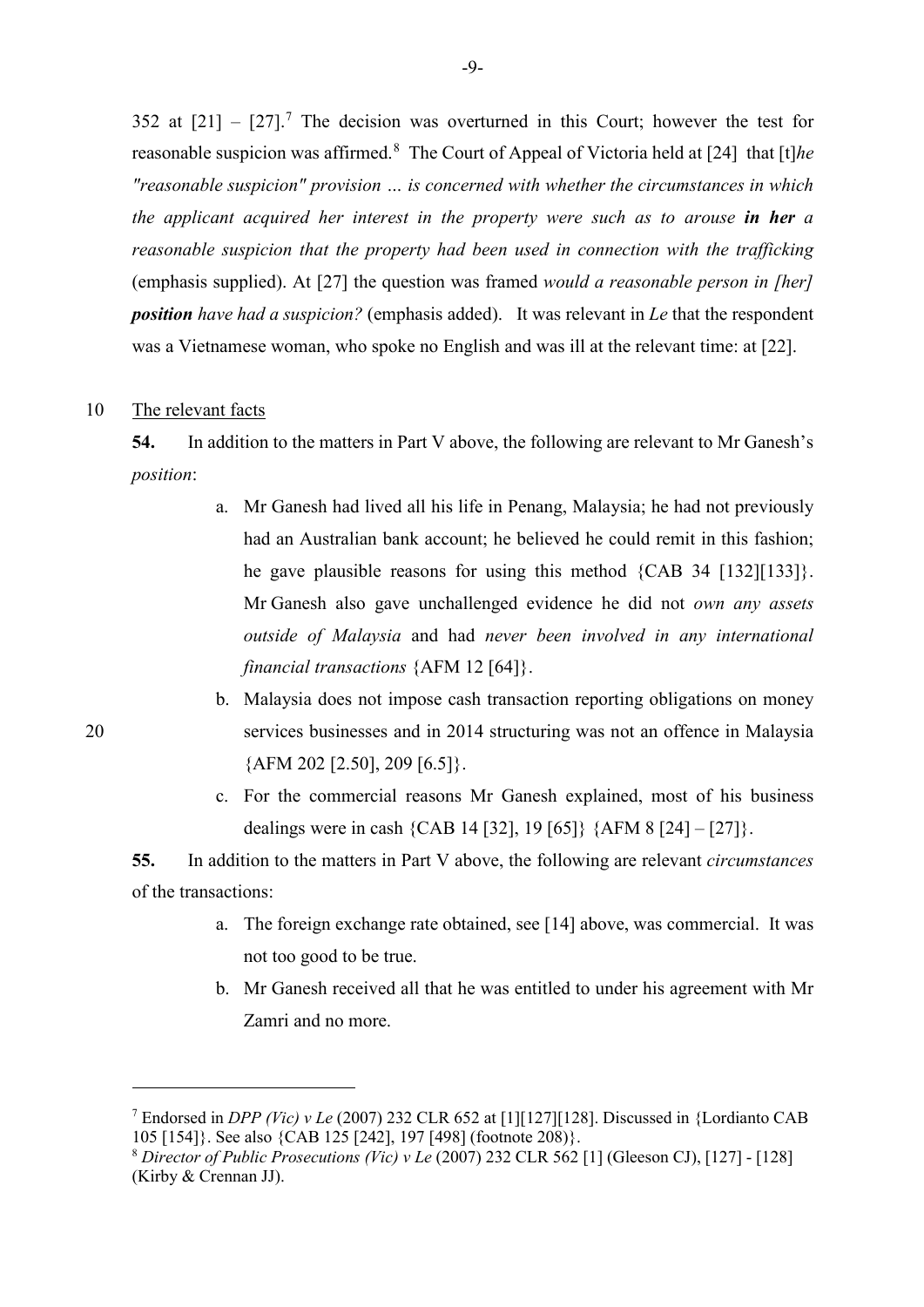c. Mr Zamri provided Mr Ganesh with some comfort following Mr Ganesh's inquiry. Murphy & Beech JJA observed that the primary judge did not *resolve the conflict* between the evidence of Mr Zamri and Mr Ganesh about the discussion the two had following Mr Ganesh's observation of small deposits {CAB 16.41 [41(113)], 18 [51], 197.40 [500]}. It was not a conflict that called for resolution. In a broad sense Mr Zamri (who was the **only** person that Mr Ganesh dealt with in relation to the subject transactions) corroborated Mr Ganesh's account.

# 10 The approach of the WA CA

**56.** Save for the failure to refer to Mr Ganesh's *position*, and the issue at [\[63\]](#page-10-0) below, the appellants accept the correctness of the principles enunciated by Murphy and Beech JJA at {CAB 197 [498], 197-198 [501]}. Buss P expressed himself in a like manner {CAB 139ff [288]-[291]}.

**57.** At {CAB 198.31-39 [502]} Murphy and Beech JJA framed the issue as whether Mr Ganesh had established *that he acquired the property … in circumstances that would not arouse a reasonable suspicion that the deposits were the proceeds of an offence, involving an attempt to avoid the reporting of the deposit of large sums of cash into accounts*(emphasis added). Their Honours' use of the word *attempt* must refer to the *sole or dominant purpose*

20 of the depositor/s; being an essential element of the structuring offence: see [\[59\]](#page-9-0) – [62]

-

below. That was an appropriate way to frame the inquiry.

**58.** The central error in Murphy & Beech JJA's reasoning on reasonable suspicion was answering that question in the negative. Their reasoning {CAB 197-198 [499] – [502]} also failed to consider the factual matters referred to at [\[54\]](#page-8-2) and [\[55\]](#page-8-3) above.

# Suspicion about the commission of a structuring offence, and its elements

<span id="page-9-0"></span>**59.** It is necessary to consider the definitions in s329. The only relevant suspicion for the purposes of s330(4)(a) was suspicion that the property acquired by Mr Ganesh was either:

a. *derived or realised, whether directly or indirectly, from the commission of*  30 *the offence*;<sup>[9](#page-9-1)</sup> or

<span id="page-9-1"></span> $9$  Section 329(1) – definition of 'proceeds of an offence'.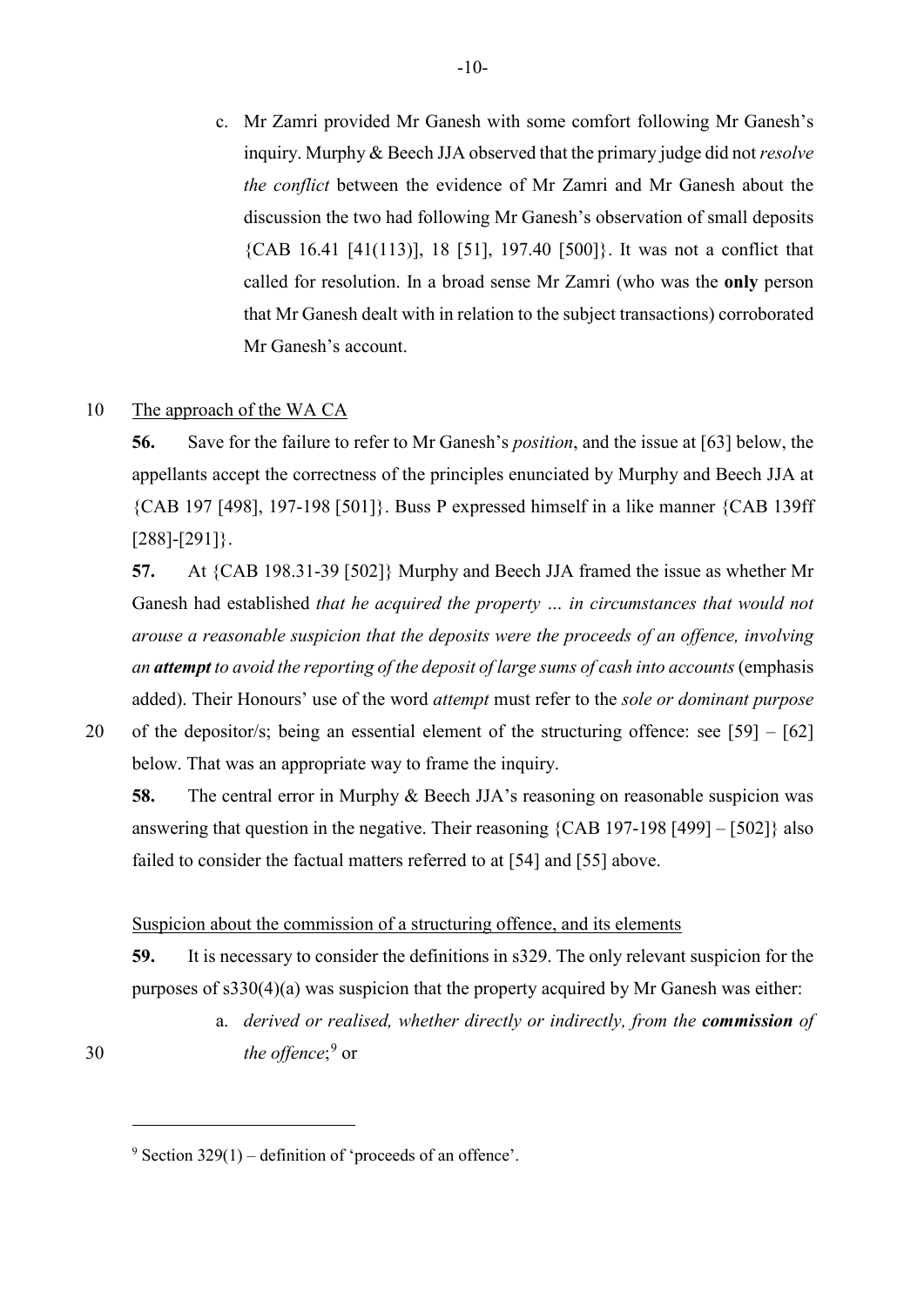b. *used in, or in connection with, the commission of an offence*, [10](#page-10-1) (emphasis added),

where the **only** relevant offence was s142 of the AML Act.

**60.** Section 330(4)(a) raises the question of whether a reasonable person would suspect that property was either derived, realised or used in *the commission of the offence*.

**61.** The words *commission of the offence* in the definitions must direct attention to the physical and fault elements of the offence or offences. Therefore, the focus of the inquiry is whether the circumstances in which the property was acquired are such that a reasonable person in the third party's position would not suspect each of the physical and fault elements 10 of the particular offence exists and/or that there is no relevant connection between those

<u>.</u>

elements and the property.

**62.** The elements of an offence contrary to s142(1) of the AML Act certainly include:

- a. (a physical element) a person is, or causes another person to become, a party to 2 or more 'non-reportable transactions'
- b. (a fault element) having regard to: (i) the manner and form in which the transactions were conducted; and (ii) any explanation made by the person as to the manner or form in which the transactions were conducted, it would be reasonable to conclude that the person conducted, or caused the transactions to be conducted, in that manner or form **for the sole or dominant purpose** 20 of ensuring, or attempting to ensure, that the money… involved in the transactions was transferred in a manner and form that would not give rise to a *threshold transaction* (as defined) that would have been required to have been reported under section 43.<sup>[11](#page-10-2)</sup>

<span id="page-10-0"></span>**63.** Murphy & Beech JJA implicitly (and correctly) accepted {CAB 198.12 [501]} *that Mr Ganesh did not, subjectively, know … the reason for structuring the deposits into small amounts, relative to the amounts he gave to Mr Zamri…* (emphasis added). The *reason* can only be read as a reference to the depositor's reason, ie their *sole or dominant purpose*, a central element to the commission of the structuring offence. Their Honours erred in concluding (in the same passage) that this fact did not address the objective inquiry. Properly

<sup>&</sup>lt;sup>10</sup> Section 329(2) – definition of 'instrument of an offence'.

<span id="page-10-2"></span><span id="page-10-1"></span><sup>11</sup> Alternative formulations, of no present moment, were discussed in *Commissioner of the Australian Federal Police v Fitzroy All Pty Ltd* (2015) 299 FLR 439 at [27]-[33].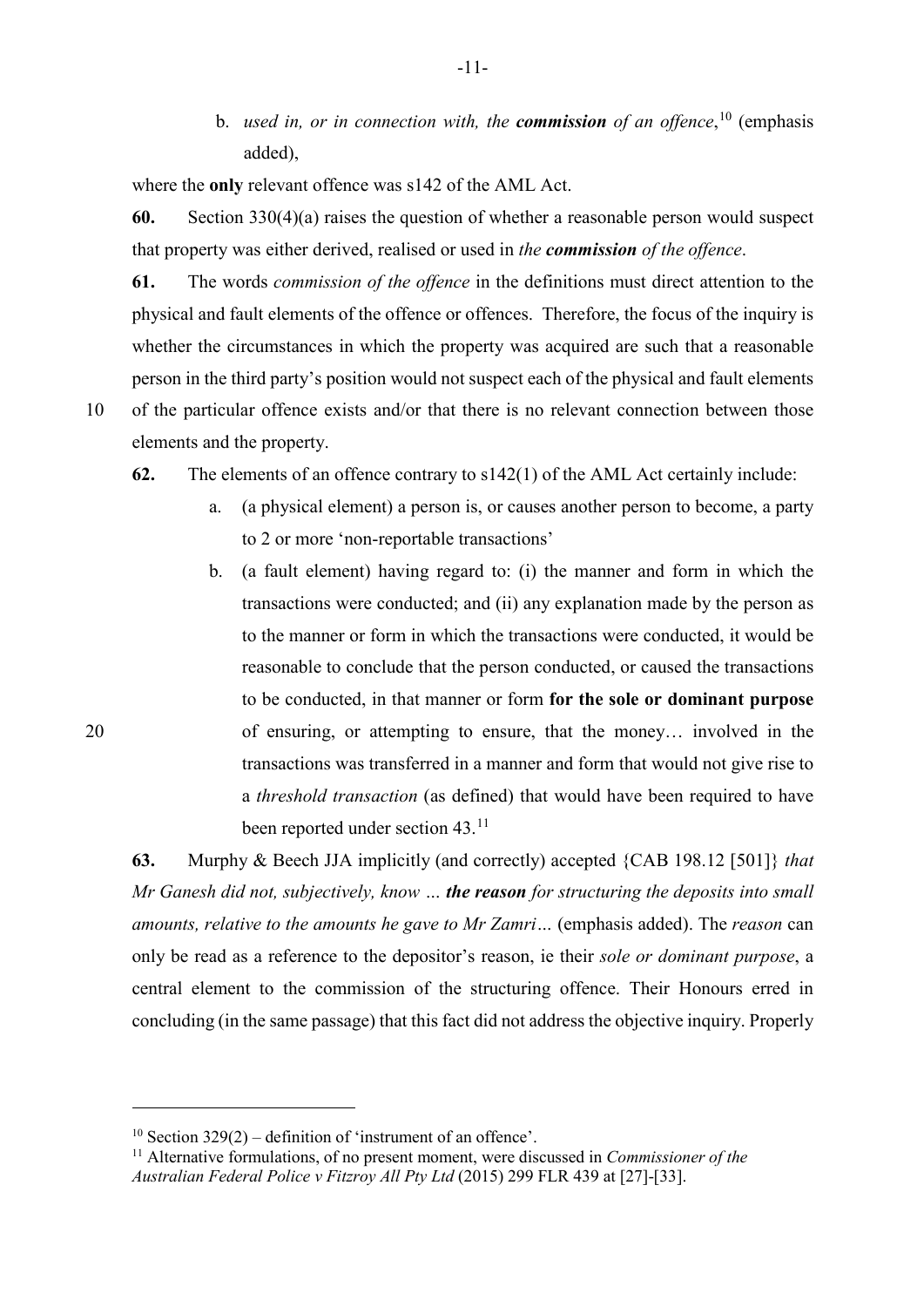understood the inquiry is not purely objective; it looks to the third party's knowledge and position.

#### The approach in *Lordianto*

**64.** Murphy & Beech JJA cited with approval {CAB 197 [498]} the analysis in *Lordianto*  ${Lordi}$  and CAB 105 [155] – [161]} of the applicable criminal law. There was no warrant for that approach: s315 of the Act. In any event the majority in *Lordianto* quoted Brennan J's acceptance in *He Kaw Teh v The Queen* of this passage in *R v Turnbull*: *it is also necessary at common law for the prosecution to prove that he knew that he was doing the criminal act* 

10 *which is charged against him, that is, that he knew that all the facts constituting the ingredients necessary to make the act criminal were involved in what he was doing* (emphasis added). The *Lordianto* majority went on to quote a similar passage from *Ostrowski v Palmer*. A central fact *constituting an ingredient* of structuring is the *sole or dominant purpose* of the depositor.

# Conclusion on suspicion

**65.** It was necessary for Mr Ganesh to establish that he had no level of knowledge about the obligation placed on Australian banks to report the deposit of large sums of cash. To reasonably suspect that property is proceeds of a structuring offence a person would need to

20 know, or at least suspect, that there is a requirement upon banks to report large cash deposits. The person might not know (or suspect) that the threshold was \$10,000. But unless the person has some level of awareness (suspicion or higher) that some transactions (at least in some countries) are reported by banks to the government and some are not; a person could not suspect that property was proceeds of a structuring offence.

**66.** The only evidence about Mr Ganesh's state of mind, and by which he discharged the onus, was that referred to at [\[17\]](#page-2-0) above. There is no basis to conclude Mr Ganesh knew or suspected facts that would enable a reasonable person in his *position* to form a suspicion about the depositor's purpose. The primary judge was correct to conclude accordingly {CAB 33.42-49 [129]}.

30 **67.** A reasonable person in Mr Ganesh's position (see [\[54\]](#page-8-2) above), knowing what he knew (including the matters at [\[55\]](#page-8-3) above), could not have formed the 'reasonable suspicion' that the depositor/s (or others) were acting with the sole or dominant purpose of avoiding reporting requirements.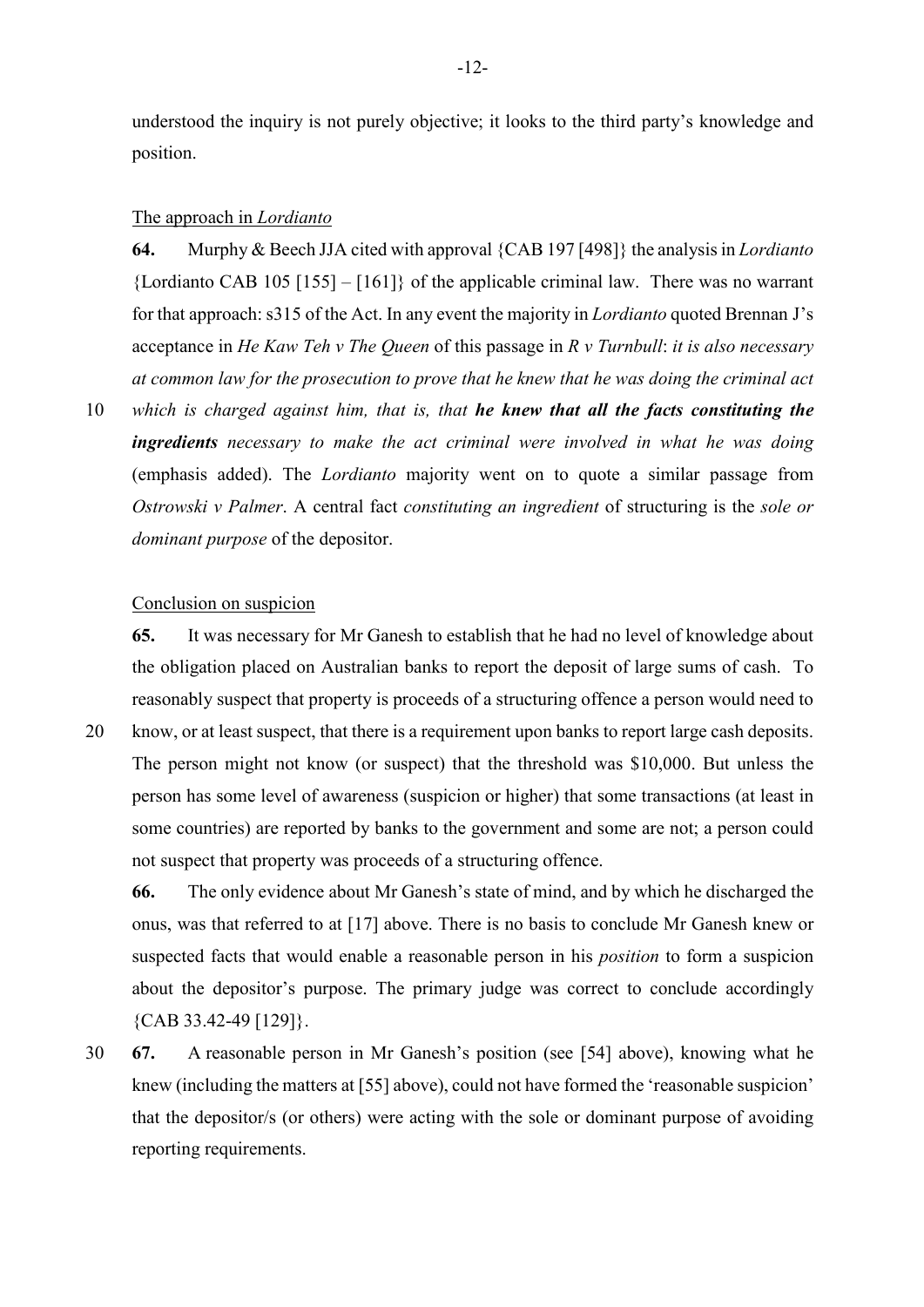**68.** It was because (and only because) Mr Ganesh paid Malaysian ringgit to Mr Zamri that the deposits were made in Australia. Someone in his position would not have had cause to stop and consider if the deposits came from criminal activity.

**69.** Mr Ganesh agreed the deposit pattern was *unusual* {AFM 111.30-38}. An unusual feature does not amount to a suspicion. It was clearly sufficient to (and did) put him on inquiry with Mr Zamri. However, as the Full Federal Court held in *Correa v Whittingham* (2013) 278 FLR 310 at [163], it is *undoubtedly correct* that being put on inquiry is less than holding a suspicion.

#### 10 Alternative approach to ground 3

**70.** If this Court holds that the appellants are third parties who gave sufficient consideration and accepts the submission made by *Lordianto* in their submissions filed on 8 May 2019 at [43] that ignorance of the criminal law will suffice to discharge the onus, the primary judge's findings {CAB 33ff [129]-[138]} and orders ought be restored.

# **PART VII: ORDERS SOUGHT**

**71.** The appeal is allowed.

**72.** The orders of the Court of Appeal dated 30 October 2018 are set aside and in lieu thereof order that the appeal to the Court of Appeal is dismissed.

20 **73.** Paragraph 2 of the orders made on 19 April 2017 {CAB 38} be varied to provide for payment by the Official Trustee to Edis Law Pty Ltd's trust account, BSB 036-051, Account 514911, at Westpac Bank, Subiaco.

**74.** Pursuant to s 323(1)(a)(ii) of the *Proceeds of Crime Act 2002* the respondent pay all the appellants' costs of each of the primary proceeding, the appeal to the Court of Appeal, the special leave application and this appeal, such costs to be taxed on an indemnity basis if not agreed.

**75.** The matter be remitted to the primary judge for an assessment of damages pursuant to the undertaking offered by the respondent in the primary Court on 16 October 2014.

30